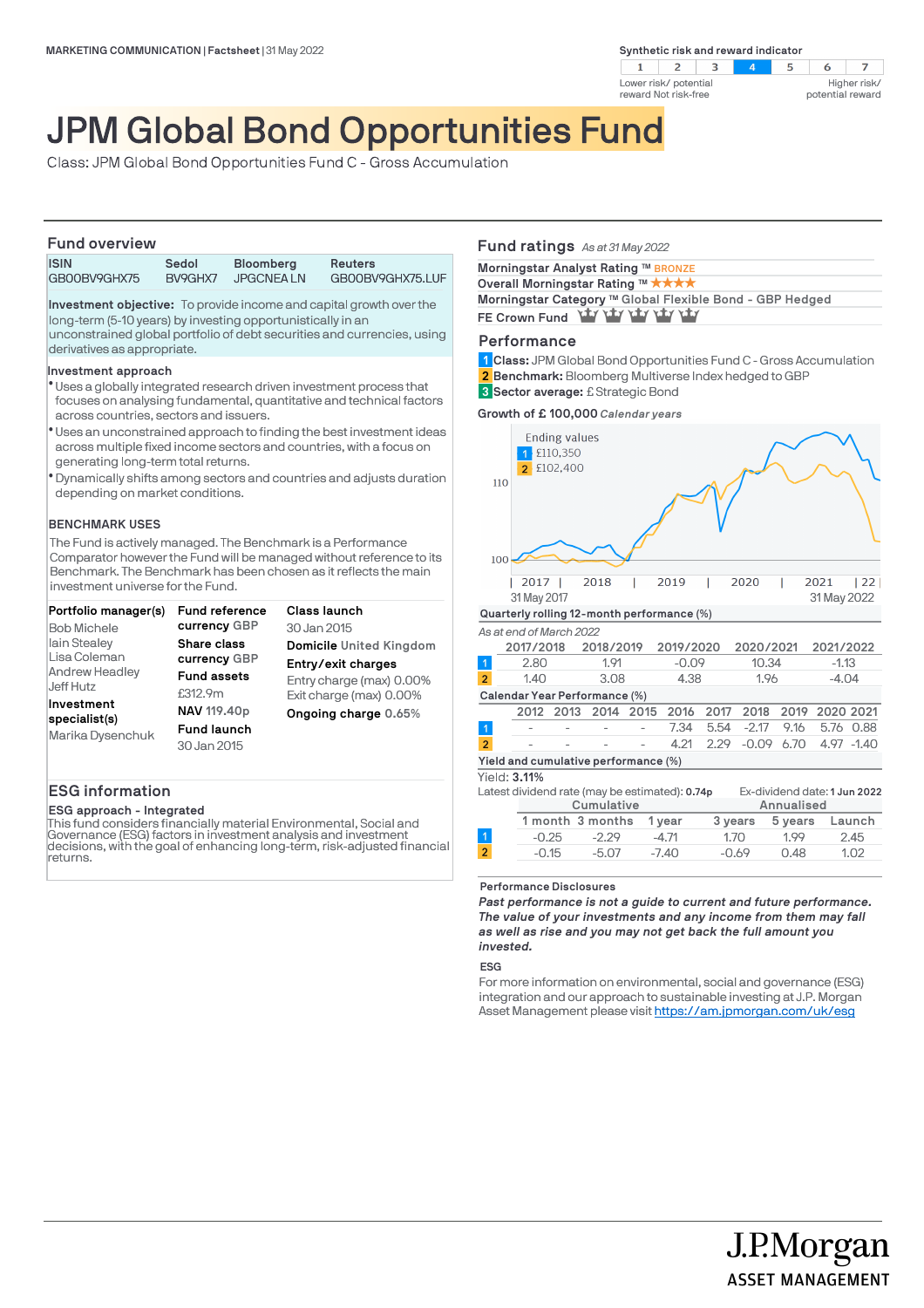# **Portfolio analysis**

| <b>Measurement</b>        | 3 years | 5 years |
|---------------------------|---------|---------|
| Correlation               | 0.69    | 0.63    |
| Alpha (%)                 | 2.41    | 1.51    |
| Beta                      | 0.83    | 0.76    |
| Annualised volatility (%) | 4.67    | 3.90    |
| Sharpe ratio              | 0.36    | 0.47    |
| Tracking error (%)        | 3.45    | 3.13    |
| Information ratio         | 0.62    | 0.50    |

## **Holdings**

| <b>TOP 10</b>                                | Coupon<br>rate | <b>Maturity</b><br>date | $%$ of<br>assets |
|----------------------------------------------|----------------|-------------------------|------------------|
| US Treasury (United States)                  | 0.500          | 28/02/26                | 5.4              |
| US Treasury (United States)                  | 1.375          | 15/11/31                | 4.5              |
| US Treasury (United States)                  | 0.250          | 31/08/25                | 3.1              |
| Government of Australia (Australia)          | 1.250          | 21/05/32                | 2.9              |
| Government of Germany (Germany)              |                | 15/08/31                | 1.8              |
| US Treasury (United States)                  | 2.250          | 15/02/52                | 1.4              |
| Government of Mexico (Mexico)                | 7.750          | 29/05/31                | 1.2              |
| Government of Canada (Canada)                | 0.500          | 01/11/23                | 0.9              |
| Government of South Africa (South<br>Africa) | 7.000          | 28/02/31                | 0.8              |
| Government of China (China)                  | 2.750          | 17/02/32                | 0.8              |

| Bond quality breakdown (%) |                           |
|----------------------------|---------------------------|
| AAA: 23.0%                 | Corporate Bonds: 59.4%    |
| AA: 2.3%                   | Average duration: 2.9 yrs |
| A:9.4%                     | Yield to maturity: 4.4%   |
| BBB: 21.8%                 | Average maturity: 4.4 yrs |
| $<$ BBB: 33.9%             |                           |
| Non Rated: 3.7%            |                           |
| Cash: 5.9%                 |                           |

| Value at Risk (VaR) | Fund  | <b>Benchmark</b> |
|---------------------|-------|------------------|
| VaR                 | 2.05% | 0.02%            |

| Currency breakdown (%) |        |  |
|------------------------|--------|--|
| GBP                    | 99.8   |  |
| <b>CNY</b>             | 1.2    |  |
| <b>IDR</b>             | 1.0    |  |
| PLN                    | 1.0    |  |
| <b>BRL</b>             | 0.5    |  |
| SGD                    | 0.5    |  |
| <b>ZAR</b>             | 0.5    |  |
| <b>CLP</b>             | 0.4    |  |
| <b>THB</b>             | 0.4    |  |
| COP                    | 0.1    |  |
| Others                 | $-5.4$ |  |

## **Sectors (%)** IG Corp. 25.8 Government 21.1 US HY Corp. 18.0 Non-US HY Corp. 10.2 EMD Local 5.7 EMD Sovereign 5.1 Convertible Bonds 3.7 CMBS 2.5 EMD Corporate 1.8 Agency MBS 0.4 Others 0.7 Cash 5.9

## **Regions (%)**

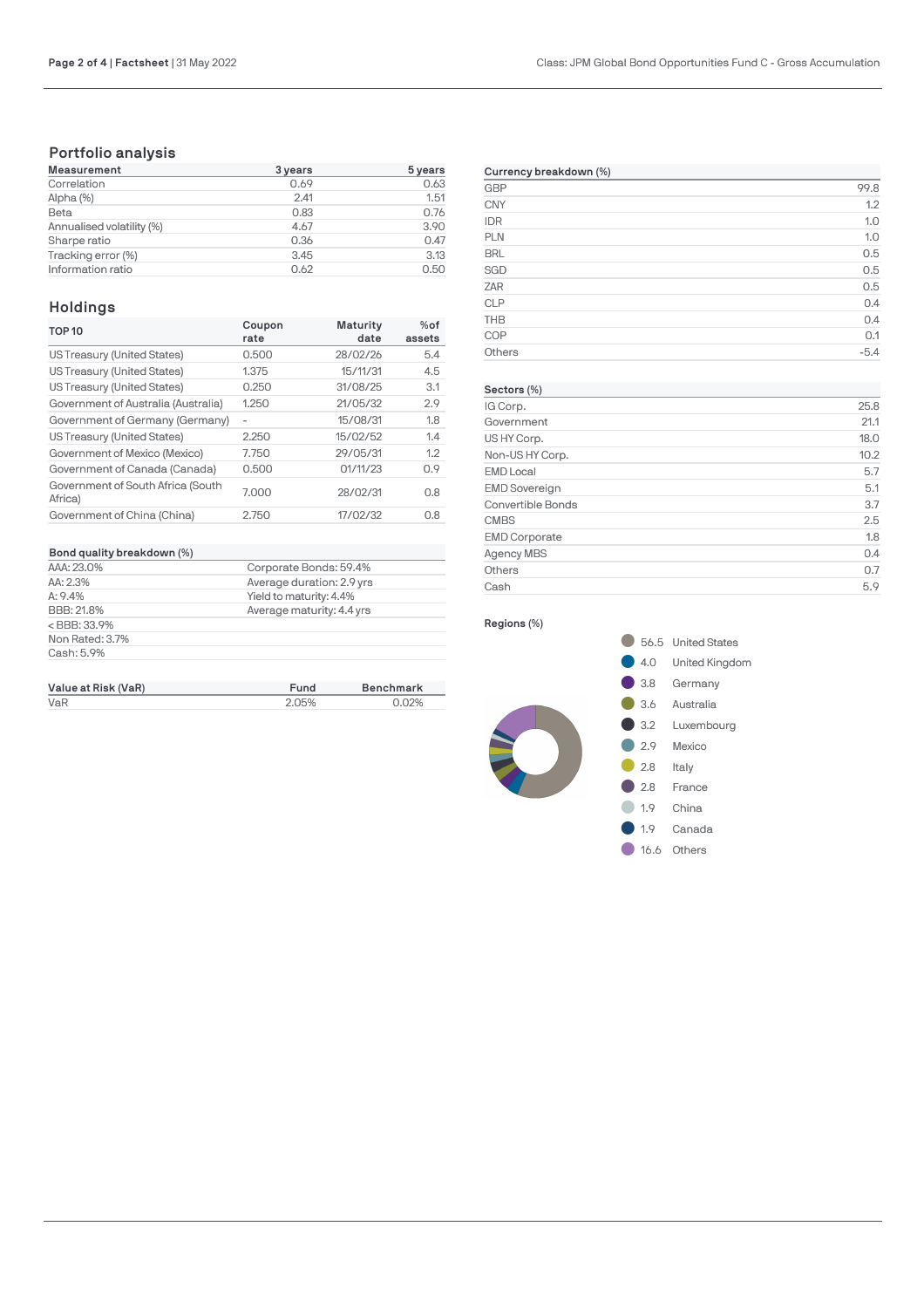## **Key risks**

The Fund is subject to **Investment risks** and **Other associated risks** from the techniques and securities it uses to seek to achieve its objective. The table on the right explains how these risks relate to each other and the **Outcomes to the Shareholder** that could affect an investment in the Fund. Investors should also read [Risk Descriptions](https://am.jpmorgan.com/gb/en/asset-management/adv/products/fund-explorer/oeics) in the

Prospectus for a full description of each risk.

**Investment risks** *Risks from the Fund´s techniques and securities.*

| <b>Techniques</b>      | <b>Securities</b>          |                         |
|------------------------|----------------------------|-------------------------|
| Concentration          | China                      | - Investment grade      |
| Derivatives            | Contingent                 | debt                    |
| Hedging                | convertible                | - Below investment      |
| <b>Short Positions</b> | bonds                      | grade debt              |
|                        | Convertible                | - Unrated bonds         |
|                        | securities                 | <b>Emerging markets</b> |
|                        | <b>Credit Linked Notes</b> | Equities                |
|                        | <b>Debt Securities</b>     | MBS/ABS                 |
|                        | - Government debt          | Structured products     |
|                        |                            |                         |

**Other associated risks** *Further risks the Fund is exposed to from its use of the techniques and securities above.*

| Credit<br>Market | Liquidity<br>Interest rate | Currency |
|------------------|----------------------------|----------|
|                  |                            |          |

## **Outcomes to the Shareholder** *Potential impact of the risks above*

| Loss                | <b>Volatility</b>   | Failure to meet the |
|---------------------|---------------------|---------------------|
| Shareholders        | Shares of the       | Fund's objective.   |
| could lose some or  | Fund will fluctuate |                     |
| all of their money. | in value.           |                     |

## **General Disclosures**

**Before investing, obtain and review the current Prospectus, Key Investor Information Document (KIID) and the Key Features Document/Terms & Conditions for this fund which are available in English from JPMorgan Asset Management (UK) Limited or at [https://am.jpmorgan.com](https://am.jpmorgan.com/).** 

This material should not be considered as advice or an investment recommendation. Fund holdings and performance are likely to have changed since the report date. No provider of information presented here, including index and ratings information, is liable for damages or losses of any type arising from use of their information. No warranty of accuracy is given and no liability in respect of any error or omission is accepted.

To the extent permitted by applicable law, we may record telephone calls and monitor electronic communications to comply with our legal and regulatory obligations and internal policies. Personal data will be collected, stored and processed by J.P. Morgan Asset Management in accordance with our EMEA Privacy Policy

## [www.jpmorgan.com/emea-privacy-policy](https://www.jpmorgan.com/emea-privacy-policy)

For additional information on the fund's target market please refer to the Prospectus.

**Synthetic risk and reward indicator** Based on share class volatility for the past 5 years. See Key Investor Information Document (KIID) for details.

#### **Performance information**

Source: J.P.Morgan Asset Management. As at 02/07/17 share class performance shown is based on the quoted price of the share class, assumes any gross income was reinvested, and includes ongoing charges but not any entry or exit fees. Prior to this date the quoted price of the share class, assumed any net income was reinvested. Indices do not include fees or operating expenses and you cannot invest in them.

The Yield reflects the gross amount that may be distributed over the next 12 months as a percentage of the quoted price at the date shown. It is calculated from current market information and is provided to shareholders as an estimate but should not be taken as a guaranteed yield. The Yield calculation does not include the impact of any Entry charge that may be paid or that investors may be subject to tax on income distributions. Where a portion of the fund's expenses are charged to capital this has the effect of increasing the distribution for the year and constraining the fund's capital performance to an equivalent extent.

#### **Holdings information**

Maturity Date refers to the maturity/reset date of the security. For those securities whose reference coupon rate is adjusted at least every 397 days, the date of the next coupon rate adjustment is shown.

VaR is a means of measuring the potential loss to a Sub-Fund due to market risk and is expressed as themaximum potential loss at a 99% [confidence level over a one m](https://am.jpmorgan.com/)onth time horizon. The holding period for the purpose of calculating global exposure is one month.

## **Information Sources**

Fund information, including performance calculations and other data, is provided by J.P. Morgan Asset Management (the marketing name for the asset management businesses of JPMorgan Chase & Co and its affiliates worldwide).

**All data is as at the document date unless indicated otherwise.** © 2022 Morningstar. All Rights Reserved. The information contained herein: (1) is proprietary to Morningstar; (2) may not be copied or distributed; and (3) is not warranted to be accurate, complete or timely. Neither Morningstar nor its content providers are responsible [for any damages or losses arising from a](https://www.jpmorgan.com/emea-privacy-policy)ny use of this information.

Benchmark source: The Products are not sponsored, endorsed, sold or promoted by Bloomberg Barclays Capital, and Bloomberg Barclays Capital makes no warranty, express or implied, as to the results to be obtained by any person or entity from the use of any index, any opening, intra-day or closing value therefor, or any data included therein or relating thereto, in connection with any Fund or for any other purpose. Bloomberg Barclays Capital's only relationship to the Licensee with respect to the Products is the licensing of certain trademarks and trade names of Bloomberg Barclays Capital and the Bloomberg Barclays Capital indexes that are determined, composed and calculated by Bloomberg Barclays Capital without regard to Licensee or the Products.

#### **Issuer**

JPMorgan Asset Management (UK) Limited Registered address: 25 Bank Street, Canary Wharf, London E14 5JP, United Kingdom. Authorised and regulated by the Financial Conduct Authority. Registered in England No. 01161446.

## **Definitions**

**NAV** Net Asset Value of a fund's assets less its liabilities per Share. **Quoted Price** The single price at which all client orders are executed.

**Morningstar Analyst Rating ™** Morningstar's forward looking fund rating.

**Overall Morningstar Rating ™** assessment of a fund's past performance, based on both return and risk and shows how similar investments compare with their competitors. Investment decisions should not be based on a high rating alone.

**FE Crown rating** are quantitative ratings ranging from one to five designed to help investors identify funds which have displayed superior performance in terms of stockpicking, consistency and risk control.

FE Crown Fund Ratings are however purely quantitative and backward looking, and, as such, cannot offer any certainty about the future.

FE Trustnet crown rating as at 31 May 2022.

**Correlation** measures the relationship between the movement of the fund and its benchmark. A correlation of 1.00 indicates that the fund perfectly matched its benchmark.

**Beta** a measure of a fund's sensitivity to market movements (as represented by the fund's benchmark). A beta of 1.10 suggests the fund could perform 10% better than the benchmark in up markets and 10% worse in down markets, assuming all other factors remain constant.

**Annualised volatility (%)** an absolute measure of volatility and measures the extent to which returns vary up and down over a given period. High volatility means that the returns have been more